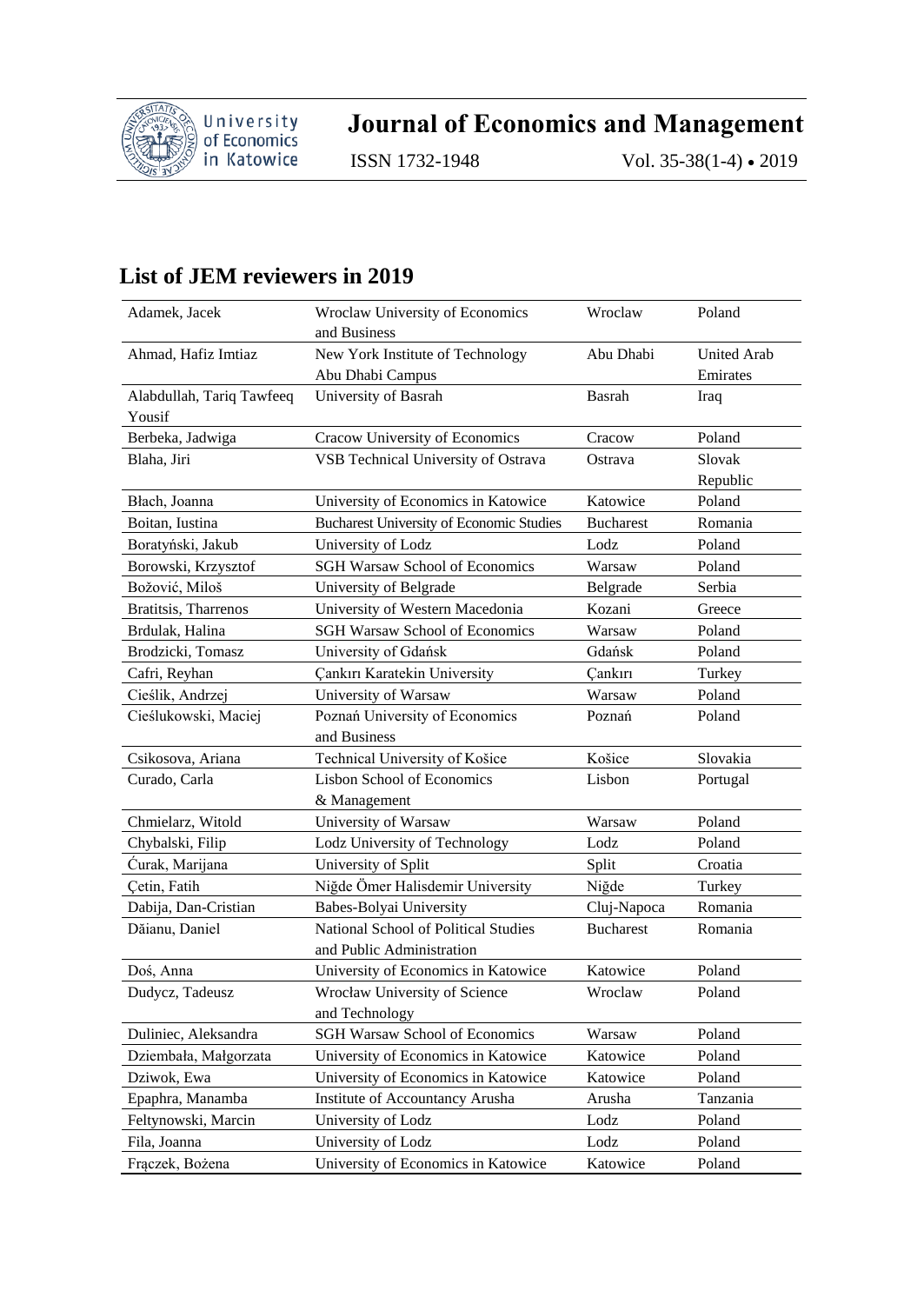(continued)

| Gamrot, Wojciech          | University of Economics in Katowice                                 | Katowice        | Poland               |
|---------------------------|---------------------------------------------------------------------|-----------------|----------------------|
| Ganczarek-Gamrot, Alicja, | University of Economics in Katowice                                 | Katowice        | Poland               |
| Geri, Nitza               | The Open University of Israel                                       | Ra'ananna       | Israel               |
| Gomes, Luiz F. Autran     | <b>Ibmec Business School</b>                                        | Rio de Janeiro  | <b>Brazil</b>        |
| Grabara, Małgorzata       | The Jerzy Kukuczka Academy                                          | Katowice        | Poland               |
|                           | of Physical Education in Katowice                                   |                 |                      |
| Gruszczyński, Marcin      | University of Warsaw                                                | Warsaw          | Poland               |
| Hajek, Oldrich            | Tomas Bata University in Zlín                                       | Zlín            | Slovak               |
|                           |                                                                     |                 | Republic             |
| Hegerty, Scott            | Northeastern Illinois University                                    | Chicago         | <b>United States</b> |
| Okoń-Horodyńska, Ewa      | Jagiellonian University                                             | Cracow          | Poland               |
| Hu, Xin                   | Queensland University of Technology                                 | <b>Brisbane</b> | Australia            |
| Hvizdova, Eva             | Mendel University in Brno                                           | Brno            | Czech Republic       |
| Jackowicz, Krzysztof      | Kozminski University                                                | Warsaw          | Poland               |
| Jankowski, Jarosław       | West Pomeranian University                                          | Szczecin        | Poland               |
|                           | of Technology in Szczecin                                           |                 |                      |
| Kaczmarczyk, Paweł        | <b>State University of Applied Sciences</b>                         | Płock           | Poland               |
|                           | in Płock                                                            |                 |                      |
| Kastrati, Albulenë        | <b>AAB</b> University                                               | Pristina        | Kosovo               |
| Klimontowicz, Monika      | University of Economics in Katowice                                 | Katowice        | Poland               |
| Kliber, Paweł             | Poznań University of Economics                                      | Poznań          | Poland               |
|                           | and Business                                                        |                 |                      |
| Knezević, Blazenka        | University of Zagreb                                                | Zagreb          | Croatia              |
| Kocollari, Ulpiana        | University of Modena and Reggio Emilia                              | Modena and      | Italy                |
|                           |                                                                     | Reggio Emilia   |                      |
| Köse, Utku                | Suleyman Demirel University                                         | Isparta         | Turkey               |
| Krzikallova, Katerina     | VSB Technical University of Ostrava                                 | Ostrava         | Czech Republic       |
| Kwiatkowski, Eugeniusz    | University of Lodz                                                  | Lodz            | Poland               |
| Law, Rob                  | The Hong Kong Polytechnic University                                | Hong Kong       | China                |
| Li, Gang                  | Deakin University                                                   | Melbourne       | Australia            |
| Lukášová, Růžena          | Masaryk University                                                  | Brno            | Czech Republic       |
| Lundberg, Hans            | Ibero-American University                                           | Mexico City     | Mexico               |
| Maruszewska, Ewa Wanda    | University of Economics in Katowice                                 | Katowice        | Poland               |
| Messacar, Derek           | <b>Statistics Canada and Memorial</b><br>University of Newfoundland | St. John's      | Canada               |
| Michalski, Rajmund        | Polish Academy of Sciences                                          | Warsaw          | Poland               |
| Miłaszewicz, Danuta       | University of Szczecin                                              | Szczecin        | Poland               |
| Nagaj, Rafał              | University of Szczecin                                              | Szczecin        | Poland               |
| Nowak, Marta              | Wroclaw University of Economics                                     | Wroclaw         | Poland               |
|                           | and Business                                                        |                 |                      |
| Olayungbo, David Oluseun  | Obafemi Awolowo University                                          | Ife             | Nigeria              |
| Orzeszko, Teresa          | Wroclaw University of Economics                                     | Wroclaw         | Poland               |
|                           | and Business                                                        |                 |                      |
| Pattarin, Francesco       | University of Modena and Reggio Emilia                              | Modena and      | Italy                |
|                           |                                                                     | Reggio Emilia   |                      |
| Pavić Kramarić, Tomislava | University of Split                                                 | Split           | Croatia              |
| Pavlát, Vladislav         | The University of Finance                                           | Prague          | Czech Republic       |
|                           | and Administration                                                  |                 |                      |
| Pfajfar, Gregor           | University of Ljubljana                                             | Ljubljana       | Slovenia             |